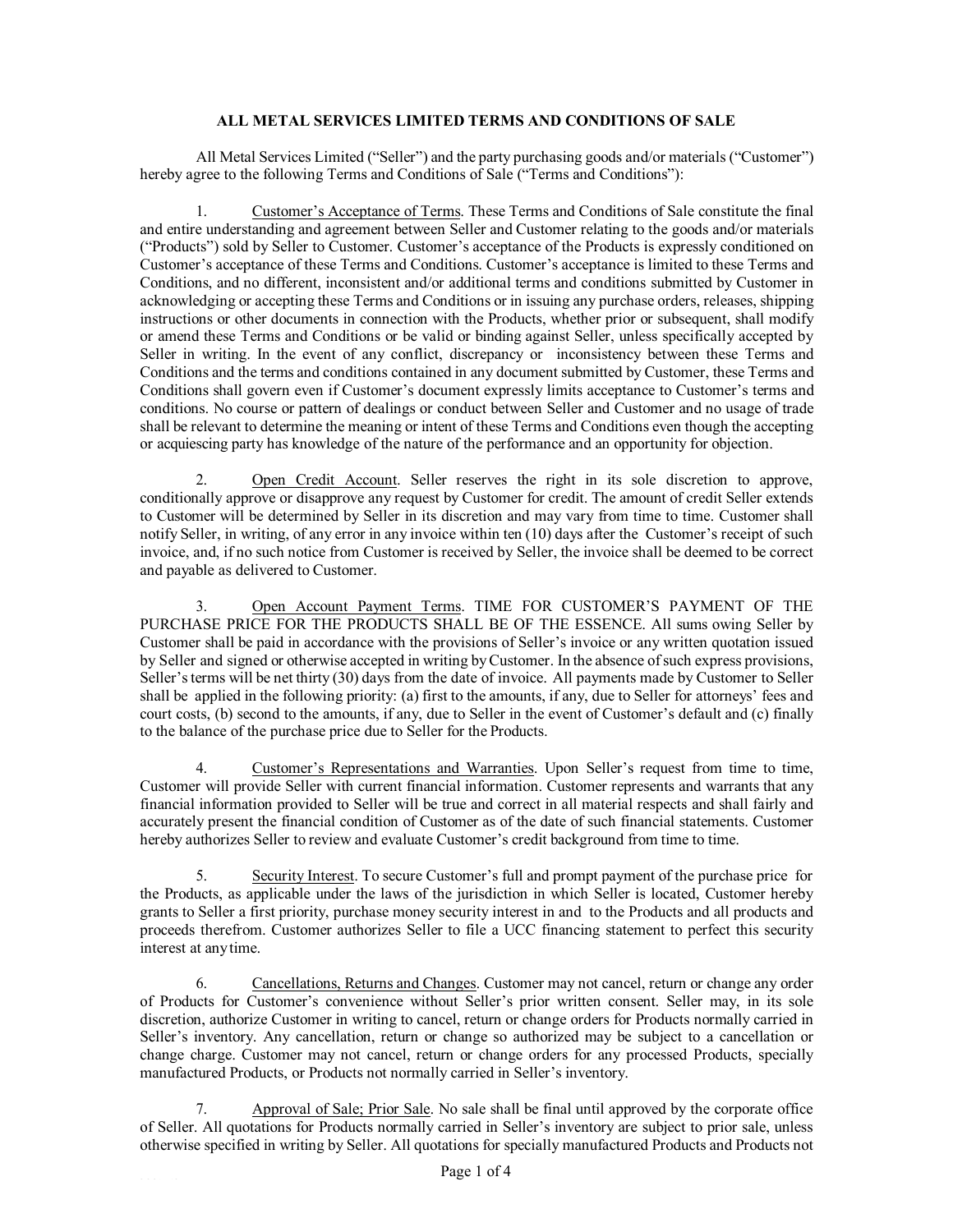normally carried in Seller's inventory are subject to mill availability.

8. Price; Basis of Invoices. Seller's price is subject to and contingent upon Customer purchasing the entire quantity of Products identified in Seller's quotation. If Customer purchases less than the entire quantity of Products identified therein, prices may vary. Seller shall invoice all Products in accordance with Seller's published schedule of weights, areas, sizes and lengths. All weights shall be theoretical and shall be determined in accordance with ASTM standards.

9. Force Majeure. Neither Customer nor Seller shall be liable for any delay, breach or nonperformance of these Terms and Conditions (other than the payment of money) wholly or partly due to any cause beyond such party's control ("Force Majeure") including, without limitation, acts of God; war; civil disturbances; acts of any foreign, federal, state, local or other governmental authority; non-availability, delay or diversion of shipping or other transport; lock outs, strikes or trade disputes; break down or interruption of any plant, machinery, equipment or utilities; shortage, non-availability or allocation of raw materials or commodities; any combination of the foregoing, or any other cause outside of such party's control whether similar to or different from those stated herein. On the happening of Force Majeure, the affected party shall advise the other party in writing with reasonable promptness and the affected party may suspend its performance during such Force Majeure without liability to the other party.

10. Title; Risk of Loss. All prices quoted by Seller are Ex Works Seller's loading dock unless otherwise noted on Seller's invoice or any written quotation issued by Seller and signed or otherwise accepted in writing by Customer. Risk of loss shall pass to Customer at the time of delivery. Title shall pass to Customer based on agreed to delivery terms onOrder.

11. Inspection; Claims. Customer shall carefully inspect all Products and shipping documents promptly upon delivery. No claim for shortages or Products damaged during delivery will be valid or enforceable against Seller unless (a) Customer notifies Seller in writing specifying in detail the shortage or damage within five (5) days from the date of delivery; (b) Customer returns the damaged Products to Seller within ten (10) days following delivery; (c) upon return, Seller confirms such damage; and (d) Customer has fulfilled all of the payment terms. Customer's notice must be accompanied by the original freight bill, with notation on the face thereof by an authorized agent for the carrier as to the Products claimed to be short or damaged during transit. Customer shall be deemed to have waived any claim for shortages or Products damaged in transit if Customer fails to so notify Seller within five (5) days following delivery. Any processing or use of the Products by Customer, other than return to Seller, shall be conclusive as to Customer's acceptance of the Products as being satisfactory and in accordance with these Terms and Conditions.

Limited Warranty. Seller warrants to Customer for a period of twelve (12) months following delivery only that (a) the Products shall conform to the description and specifications, subject to industry standard tolerances and variations; and (b) Seller has good title to the Products free and clear of liens, security interests or encumbrances by any party claiming by, through or under Seller. **SELLER HEREBY DISCLAIMS AND CUSTOMER HEREBY WAIVES ANY AND ALL OTHER ORAL OR WRITTEN WARRANTIES IN RESPECT OF THE PRODUCTS, EXPRESS OR IMPLIED, INCLUDING, WITHOUT LIMITATION, THE WARRANTIES OF DESIGN, MERCHANTABILITY AND FITNESS FOR A PARTICULAR PURPOSE. SELLER EXPRESSLY DISCLAIMS ANY AND ALL OTHER WARRANTIES UNLESS EXPRESSLY MADE IN WRITING AND SIGNED BY AN OFFICER OF SELLER**.

Seller's liability shall be limited, at Seller's option, to repair or replacement of non-conforming Products or refund of the purchase price. The foregoing sets forth Seller's entire obligation and liability to Customer in respect of the Products, and Customer accepts the same as its entire right and sole remedy in relation to any breach by Seller of these Terms and Conditions. **IN NO EVENT OR CIRCUMSTANCE WHATSOEVER SHALL SELLER BE LIABLE FOR ANY CONSEQUENTIAL, INCIDENTAL, INDIRECT, EXEMPLARY, PUNITIVE OR SPECIAL DAMAGES OF ANY TYPE OR NATURE EVEN IF SELLER HAS REASON TO KNOW OF THE POSSIBILITY OF SUCH DAMAGES. SELLER'S TOTAL LIABILITY ARISING OUT OF OR IN ANY WAY RELATED TO THE PRODUCTS, WHETHER BASED IN CONTRACT, WARRANTY, TORT (INCLUDING NEGLIGENCE AND/OR GROSS NEGLIGENCE), STRICT LIABILITY, OR ANY OTHER CAUSE OF ACTION, SHALL IN NO EVENT EXCEED THE PURCHASE PRICE ACTUALLY PAID BY CUSTOMER FOR THE PRODUCTS TO WHICH SUCH LIABILITY RELATES.**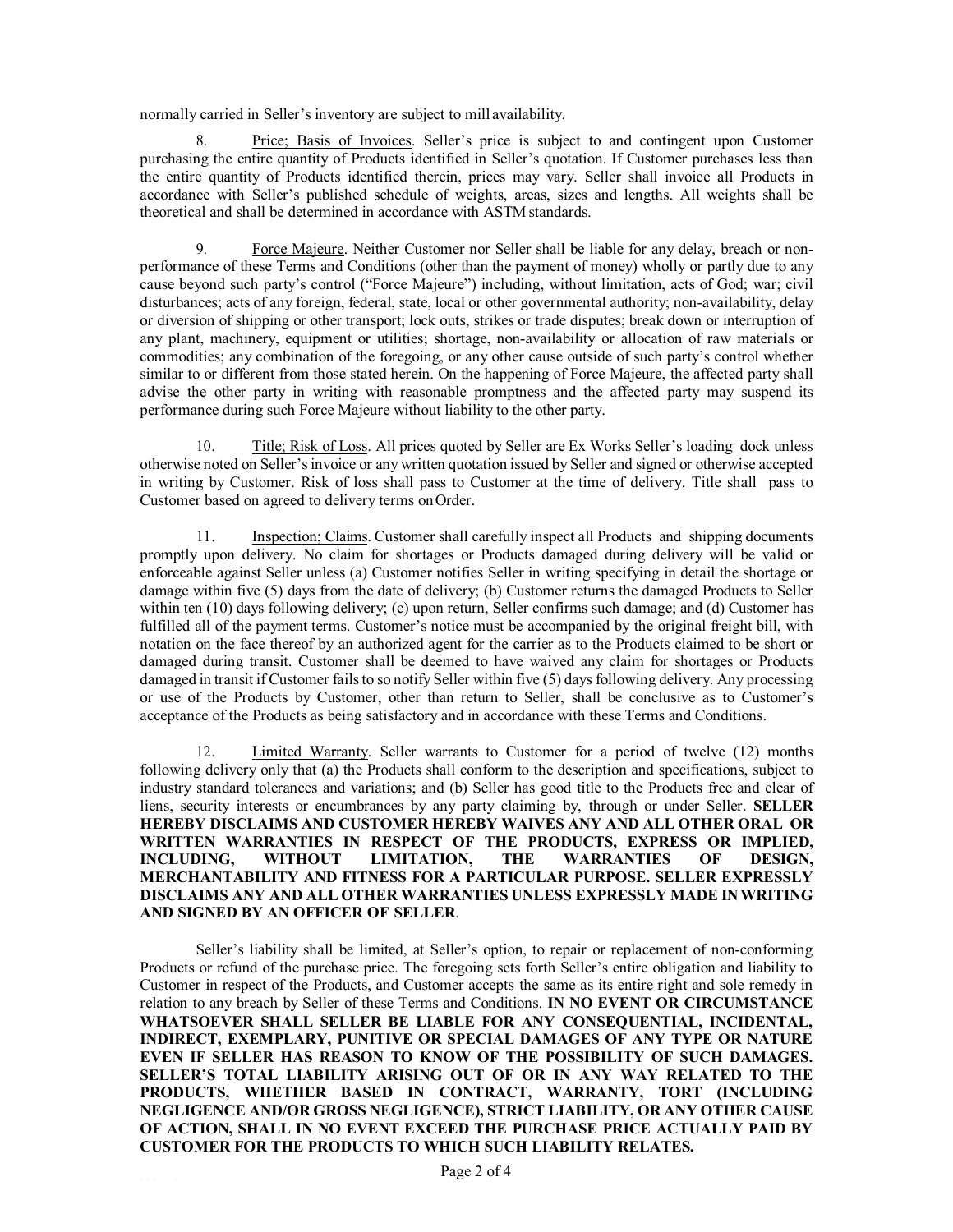13. Unofficial Communications. No agents, employees, or representatives of Seller have any authority to bind Seller to any affirmation, representation, guaranty or warranty other than those expressly set forth in these Terms and Conditions. Any technical advice furnished by Seller with respect to the selection or use of Products is given without charge, and Seller assumes no obligation or liability whatsoever for the advice given or the results obtained, all such advice being given and accepted at Customer's sole risk.

14. Taxes. All prices quoted by Seller are exclusive of all taxes. In addition to the purchase price, Customer shall pay or reimburse Seller the amount of all sales, use and ad valorem taxes (including any Value Added Tax), excises, duties and/or other governmental charges that Seller may be required to pay with respect to the Products.

15. Indemnification. Customer shall indemnify, defend, and hold harmless Seller, its affiliates, and the shareholders, directors, officers, employees, agents, successors and assigns of all of them (collectively, the "Seller Indemnified Parties") from and against any and all losses, claims, damages, injuries, liabilities, taxes, fines, penalties, costs or expenses (including attorneys' fees and court costs) incurred or suffered by any of the Seller Indemnified Parties to the extent directly or indirectly arising out of, relating to or resulting from (a) Customer's unloading, storing, handling, packaging, processing, fabrication, or use of the Products; or (b) any negligence, act, or omission of Customer, its employees, agents and anyone for whom Customer may be legallyliable.

16. Default; Bankruptcy. Upon failure of Customer to make any payment required hereunder, without deduction, setoff or counterclaim, within ten (10) days after the same becomes due, or if Customer defaults in the performance of any other obligation, term, or condition, or if Customer shall make an assignment for the benefit of creditors, or in the event of a commencement of proceedings by or against Customer involving bankruptcy, insolvency, reorganization or arrangement, or in the case of other significant financial instability of Customer, Seller, without demand or notice of any kind and without prejudice to any other right or remedy of Seller, may (a) terminate the sale of all or any of the Products; (b) suspend the release of any Products on consignment to Customer and defer further deliveries; (c) require Customer to return or allow Seller to reclaim and/or pick-up any unpaid Products; (d) require Customer to pay the purchase price for any or all the Products not yet paid for in full (whether such Products are on-hand, in process or onorder, and whether or not delivered) and any other sums due from Customer to Seller, which Customer shall pay on Seller's first demand notwithstanding any credit period or other forbearance; (e) place any Products identified to Customer in storage at the cost and risk of Customer; (f) apply any payments made by Customer as Seller may elect without regard to any appropriation by Customer; (g) sell any or all of the Products at such price as may be available but without having any duty to Customer to do so at the best or any particular price, and collect any shortage in price from Customer; and/or (h) exercise any other right or remedy that Seller may have at law or in equity in the event of Customer's default. As applicable, Seller is entitled to immediate relief from the automatic stay should Customer file for protection under the bankruptcy code. Customer agrees not to oppose relief from the automatic stay if sought by Seller.

17. Waiver. Any waiver of these Terms and Conditions, to be valid or binding, must be in writing and signed by the party against which such waiver is to be enforced, and shall not constitute a continuing waiver of any other breach or default, and acceptance by Seller of any payments with knowledge of any breach or default shall not constitute such waiver. No omission or delay by either party in exercising any right, power or privilege shall operate as a waiver thereof, nor shall any single or partial exercise of any such right, power or privilege preclude any other or further exercise thereof or exercise of any other right, power, or privilege.

18. Governing Law and Venue. THESE TERMS AND CONDITIONS SHALL BE GOVERNED BY AND CONSTRUED IN ACCORDANCE WITH THE LAWS OF THE JURISDICTION IN WHICH SELLER IS LOCATED WITHOUT REGARD TO ITS CHOICE OF LAW OR CONFLICTS OF LAWS PROVISIONS. ANY CLAIM, DISPUTE OR CONTROVERSY ARISING OUT OF OR RELATING TO THESE TERMS AND CONDITIONS OR THE PRODUCTS SHALL BE RESOLVED BY LITIGATION BROUGHT EXCLUSIVELY IN THE COURTS HAVING JURISDICTION OVER SELLER'S LOCATION AND SELLER AND CUSTOMER IRREVOCABLY CONSENT TO THE JURISDICTION OF SAID COURTS.